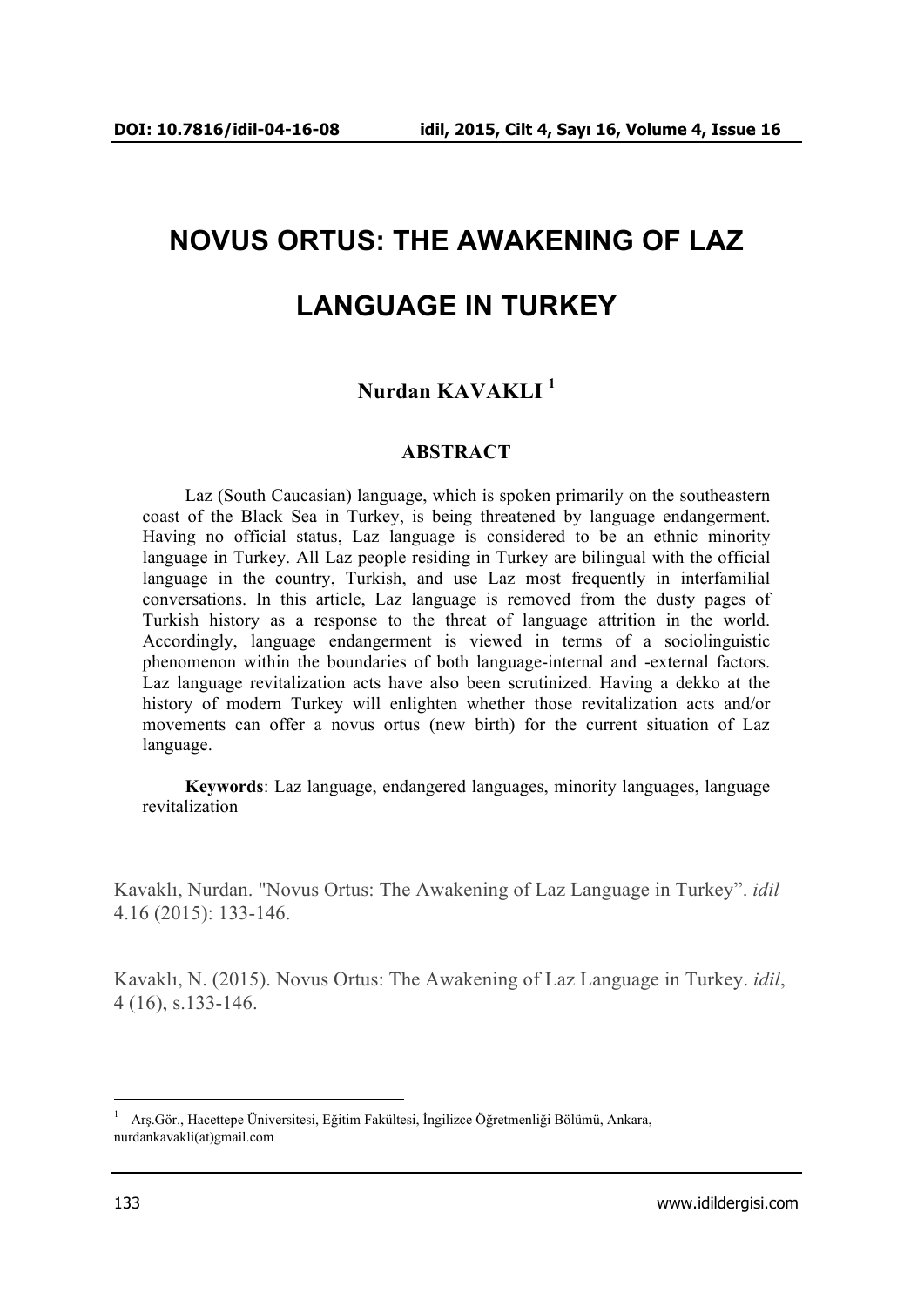# **YENİDEN DOĞUŞ: TÜRKİYE'DE LAZCANIN UYANIŞI**

# **ÖZET**

Türkiye'de ağırlıklı olmak üzere, Karadeniz'in güneydoğu kıyılarında konuşulan Lazca'nın (Güney Kafkas dili) nesli tükenme ile karşı karşıyadır. Resmi bir değergesi bulunmayan Lazca, Türkiye'deki etnik azınlık dillerinden biri olarak görülmektedir. Türkiye'de yaşayan tüm Lazlar, ülkenin resmi dili olan Türkçe ve çoğunlukla aile-içi iletişimde kullandıkları Lazca bile birlikte çift dilli konumdadır. Bu makale ile Lazca, dünyadaki dil aşınma tehditine cevaben Türk tarihinin tozlu sayfalarından çıkarılmıştır. Beraberinde, dil ölüm süreci toplumdilbilimsel bir olgu olarak dil-içi ve dil-dışı etkenler dikkate alınarak incelenmiştir. Lazcayı canlandırma hareketleri de irdelenmiştir. Modern Türkiye tarihine göz atmak, bu canlandırma hareket ve/veya politikalarının, Lazcanın şu anki durumu için adeta bir yeniden doğuş olup olmayacağını açıklığa kavuşturacaktır.

**Anahtar Sözcükler**: Lazca, tehlikedeki diller, azınlık dilleri, dil canlandırma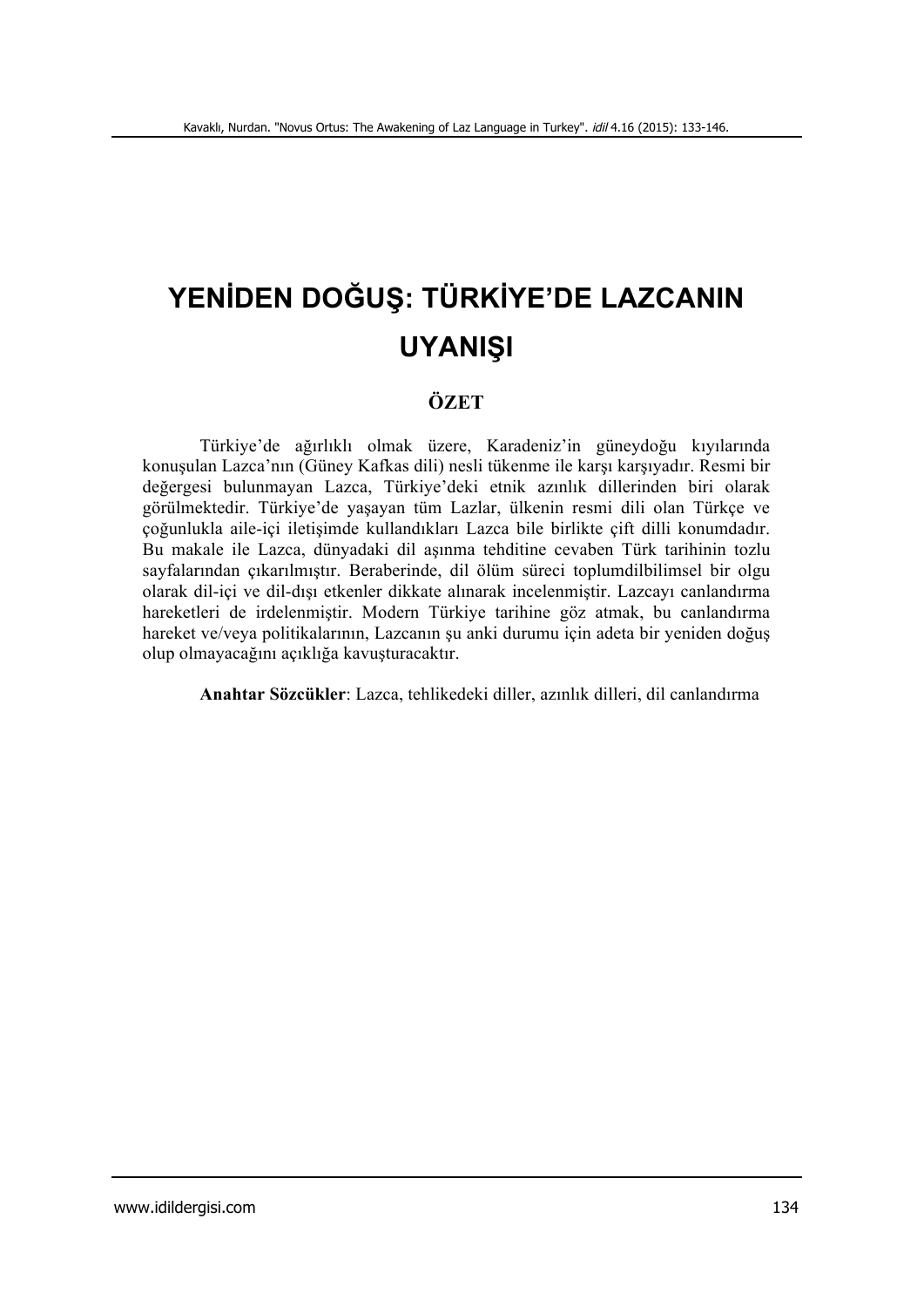#### *Nananena gondini-na, ti-ti gondineri giğun.*

#### **'If you lose your mother tongue, you are also lost.' (Anonymous)**

Due to the history of assimilations, change of power distributions, social human relations and linguistic varieties, a great number of languages are categorized as endangered. It may be linked to the fact that every language –somehow- loses its ability to incorporate newer concepts and notions at some point of time since language is a human invention after all, and cannot keep pace with human progress, or you call it 'transmutation'. Beside this incessant and ever increasing demand of naming things in societies, the ceasing of intergenerational language transmission especially in societal domains where language is used may be another factor to blossom language endangerment. One way or another, language endangerment is the offspring of both external (military, religious, economic, cultural etc.) and internal (attitudes, hesitations, pressure etc.) agents.

Herein, Laz as a member of the South Caucasian (also: Kartvelian) language family which is primarily spoken in Turkey<sup>2</sup> is accepted as a definitely endangered language by 'UNESCO Atlas of the World Languages in Danger' (http://www.unesco.org/culture/languages-atlas/index.php). In this sense, further explanations concerning the situation of Laz language in Turkey are based exclusively on language endangerment as a sociolinguistic phenomenon, the identification of Laz ethnicity and language in the depths of Turkish history, and the current situation of Laz language in Turkey together with the legal acts and recent policies taken to be executed by the government to revitalize endangered languages including Laz.

#### **Language Endangerment as a Socio-Linguistic Phenomenon**

Drawing on discourses from ecology and environmental activism, scholars and community members voiced growing concern regarding the decline of 'biolinguistic diversity' through the rapid decline in the number of languages spoken throughout the world (Davis, in press). The portrait of language endangerment across the world is rather fatal. Harrison (2007) stipulates that approximately 6,900 languages are spoken on the planet currently, and that more than half of these

<sup>&</sup>lt;sup>2</sup> With the exception of nearly 2,000 people residing in Georgia.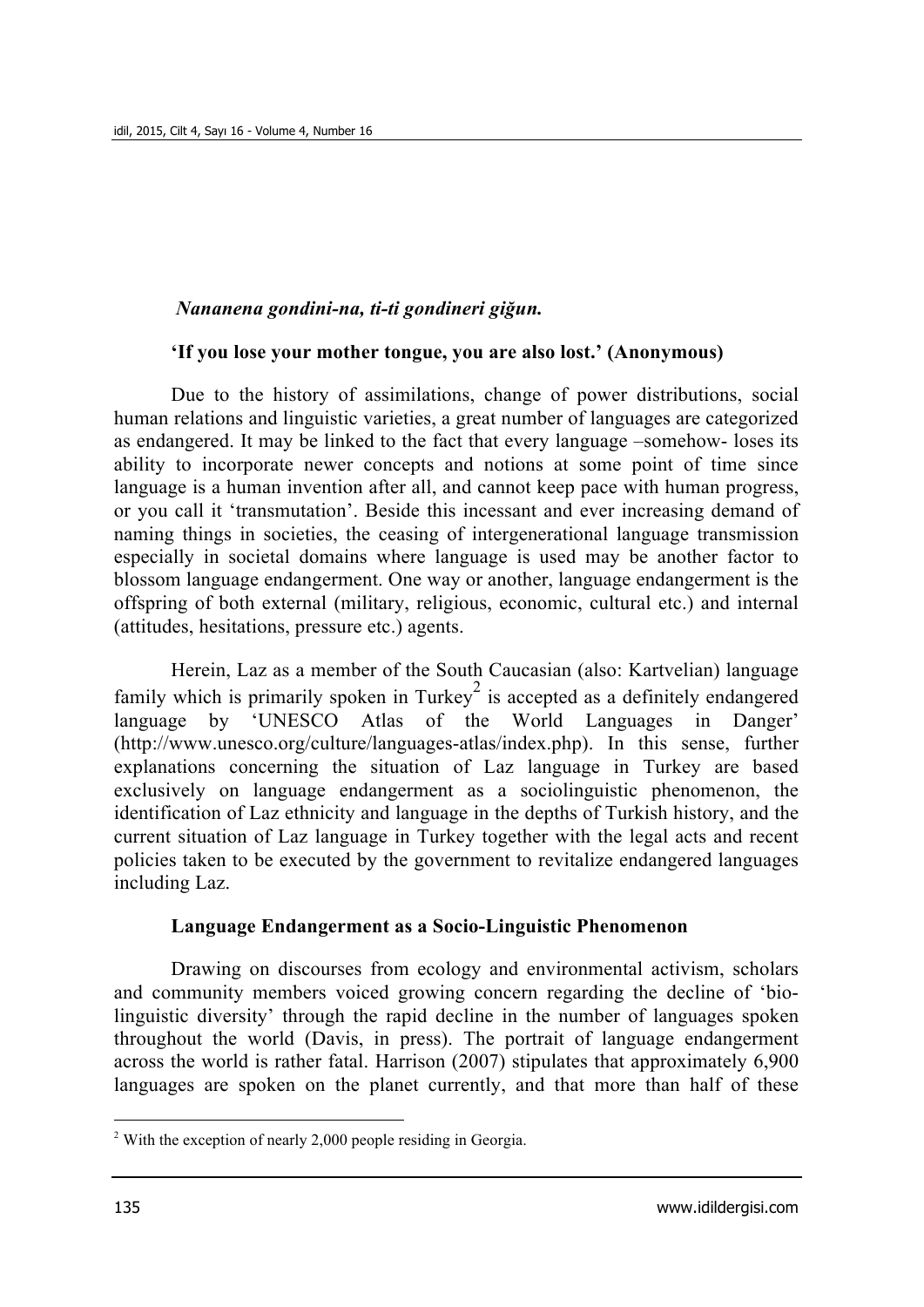languages are likely to become extinct over the next century. Moreover, around the world, over 11% of languages have fewer than 150 speakers each (Nettle  $\&$ Romaine, 2000: 40). According to Krauss (1992: 6), as many as 50% of the world's languages are no longer being learned by new generations of speakers, leading him to conclude that "the number of languages which, at the rate things are going, will become extinct during the coming century is 3,000 of 6,000." As endangerment of a language is assessed by the shrinking number of its speakers, and the failure to pass it on to the next generation (Annamalai, 2014), such kind of at-risk languages are labelled as 'endangered languages'.

How then languages become endangered? There are actually various reasons underneath language loss and/or endangerment. According to Hoffman (2009), the physical loss of speakers (due to genocide, natural disasters, or similar causes), the disintegration of the language community (due to displacement, assimilation into the dominant population, or economic concerns), the homogenizing effects of mainstream media (in the form of dominant-language television, radio and print media), and the forced abandonment of the language (through overt suppression, often accompanied by the institution of dominant-language schools) are among the possible factors that lead to language abandonment. In a similar vein, UNESCO Report (2003: 2) defines language endangerment within the scope of a number of factors:

> Language endangerment may be the result of external forces such as military, economic, religious, cultural or educational subjugation, or it may be caused by internal forces, such as 'community's negative attitudes towards its own language. Internal pressures often have their source in external ones, and both halt the intergenerational transmission of linguistic and cultural traditions.

On the other hand, Sreekumar (2014) portrays language endangerment as a result of an acceleration in the trend of a speech community not developing it or deriving benefits from it, or the absence of both. Relatively, Davis (2014) identifies the main characteristics of language endangerment as a slowing or ceasing of intergenerational language transmission, and a decrease in the number of social domains in which these languages are used.

In brief, it can be concluded that the more a language is used in a community, the more it develops in order to be alive; however, the less it is used, the more it fades from the scene. In this sense, language serves like a reciprocal public good. Therefore, endangered languages can be great sources of information, if only we can reach them before the last speakers die (Hoffman, 2009).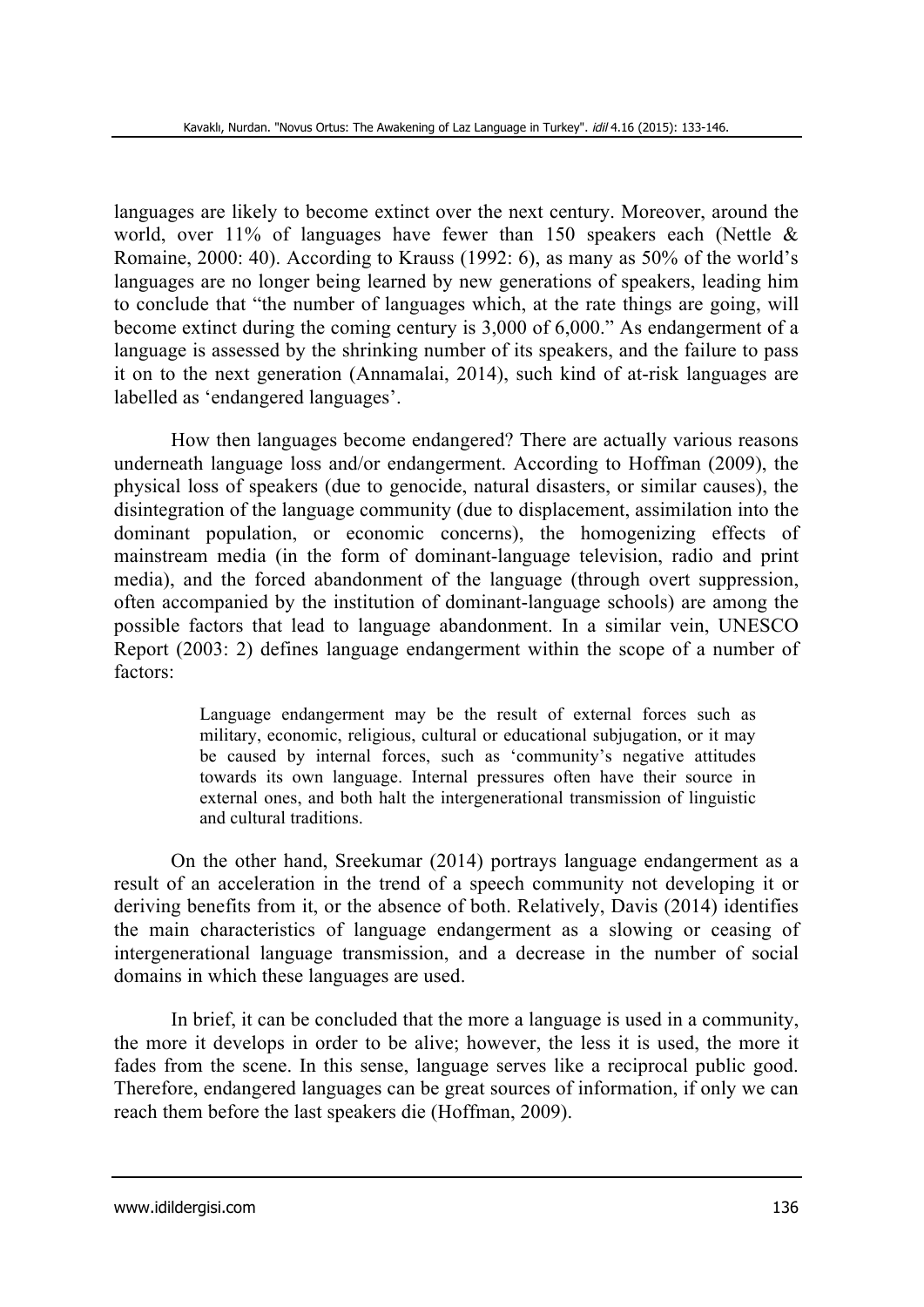# **The Cries of Lazona**<sup>3</sup>

According to Sarigil (2012), the Turkish Republic emerged onto the world stage as a secular and centralized nation state in the early 1920s from the remnants of the multi-ethnic, multi-religious and multi-lingual Ottoman Empire, and the newly created nation state was established on the bedrock of Turkish nationalism. However, there are numerous ethnic groups in the country (Andrews  $\&$ Benninghaus, 1989). Amidst them, Laz of Caucasian origin is accepted as the autochthons of the Northeastern Turkey.

Within a historicist framework, it is asserted by Serdar (2013) that experiencing an existential threat due to the Russian occupation, Laz community fraternized under the Turkish orientations and showed loyalty. As natives of the coastal part of Northeastern Anatolia, Laz became subjected to the Ottoman State by the late  $15<sup>th</sup>$  century (Cagaptay, 2006). However, governmental policies resulted with a considerable impact upon Laz language. It was banned to speak Laz in public places such as schools. That was why a great number of those children later choose not to communicate with their children in Laz. Due to the fact that native Laz language speakers are likely to have a particular Turkish accent, parents who wish that their children achieve better than they did, might have preferred to communicate with their children only in Turkish (Serdar, 2013). Apparently, good education was warranted only by full proficiency in Turkish language since Turkish language was the medium of teaching in Turkey<sup>4</sup>.

In a sociopolitical sense, Turkish government adopted the Surname Law on June 21, 1934 which urged the community members to opt solely for Turkish rendition of any ethnic name. To add more, it was also decreed in the 1950s by the government that the names of towns, villages and the like were to be renamed in Turkish. That was why several places such as Atina, Vitse and Papilat were renamed by their Turkish equivalents which is now Pazar, Findikli and Arili respectively.

Following the 1980 coup d'etat, speaking ethnic languages of Turkey was forbidden until 1991. Broadcasting in ethnic languages was also banned until 2003. The government also banned the Laz newspaper Mç'ita Muruntskhi (Red Cross) in 1930. Moreover, as an indicator of pro-Turkish quasi-scientific propaganda, some

<sup>&</sup>lt;sup>3</sup> The area which was accepted as the homeland of Laz people.

<sup>4</sup> Some universities use English as the medium of instruction.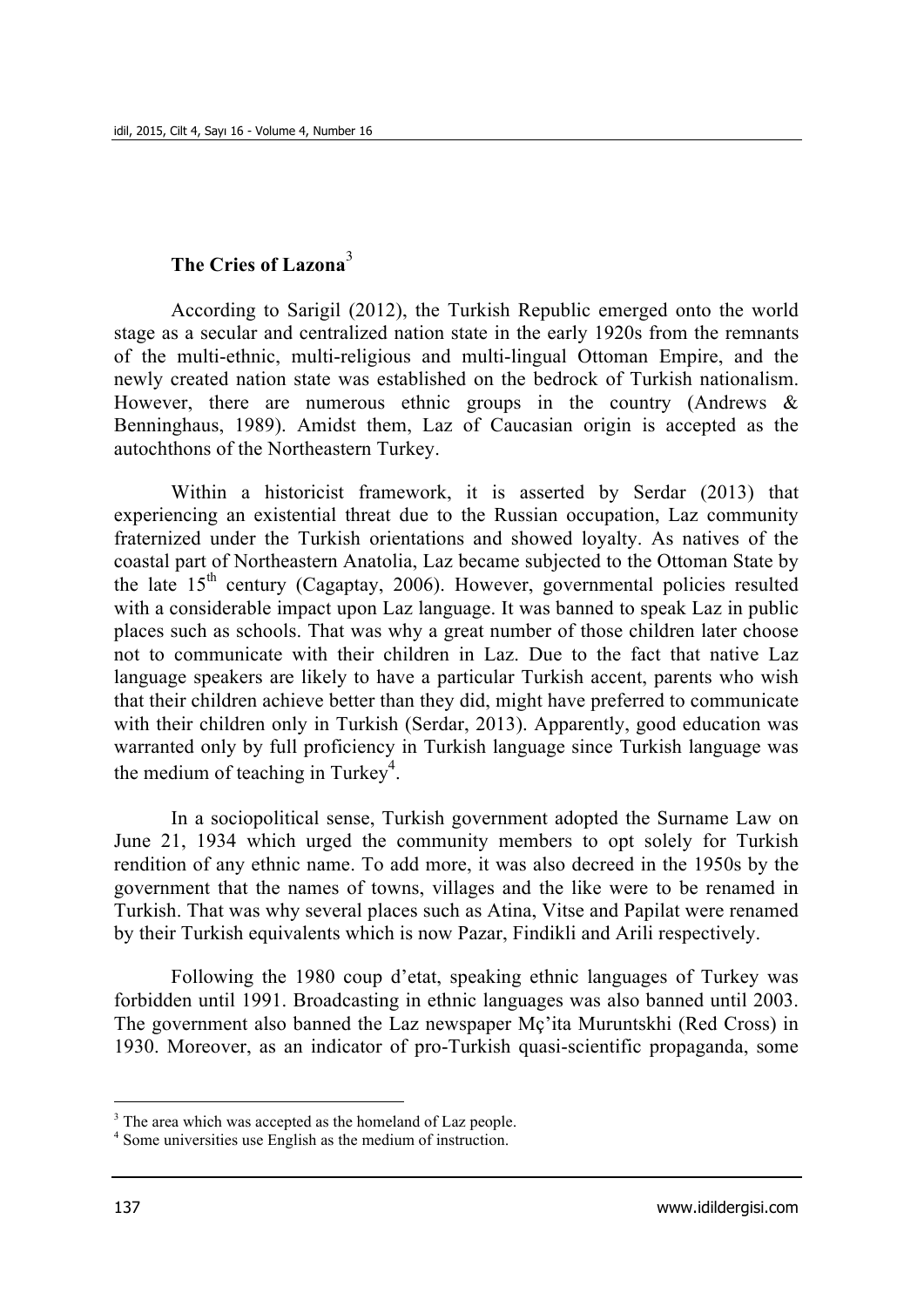members of the Turkish academic elite denied the existence of Laz ethnic identity (see Bellér-Hann & Hann, 2000).

Due to the fact that the speakers of such ethnic languages may experience the loss of their language as a loss of their original ethnic and cultural identity (Bernard, 1992; Hale, 1998), ethnonationalism (Connor, 1994) might mushroom as a reaction to governmental acts since deprivation of a certain community and/or group may create resentment, disappointment, and/or hostility. However, Laz people most generally embrace Turkish nationalism rather than any other ethnic particularities.

#### **Laz Language**

Laz is an underdescribed and endangered language spoken in North-East Turkey (Lacroix, 2009). The last official Turkish census dates back to 1965 and gives the number of 85,108 speakers (Andrews, 1989: 176). Feurstein (1983) estimates 250,000 speakers all around the world. Today, most of the Laz speakers live in Pazar (Atina), Ardesen (Art'aşeni), Camlihemsin (Vica), Findikli (Vitze), Ikizdere (Xuras), Arhavi (Ark'abi), Hopa (Xopa), Sarp (Sarpi) and Borcka (Borçxa). There are also Laz people living in the northwestern Anatolia settled after 1877- 1878 Russo-Turkish War such as Akcakoca, Sapanca, Karamursel, Golcuk, Bartin and Yalova in Turkey. Beside the Laz people living in Georgia, there are also ones who are present in Germany. Yet, as a member of South Caucasian language family along with its congeners Mingrelian, Georgian and Svan, Laz has speakers in both Turkey and Georgia according to the  $17<sup>th</sup>$  edition of Ethnologue which was released in 2013. In the great scheme of this article, situation in Turkey addressing the Laz language is touched upon. Thus, language endangerment and related revitalization acts in Turkey probing into the Laz language are mentioned henceforward.

Actually, Laz had no common writing system until 1920s. Laz alphabet of Latin origin was first prepared by Iskender Tzitaşi in the Union of Soviet Socialist Republic. At the very same, Laz was used as a language of education in the institutions founded for Laz children there. Many books were penned in Laz language. It was nearly after five decades that Lazuri Alboni (Laz Alphabet) was released to the public by Fahri Lazoğlu in 1984. This alphabet was firstly published in a magazine called Lazebura by a group of Laz people living in Germany. It was only after its announcement in the magazine named Ogni (Understand, Hear) in 1993 that Laz people residing in Turkey began using the aforementioned alphabet. Today, two alphabets are known: Latin alphabet for Laz people living in Turkey, and Mkhedruli (Georgian) alphabet for Laz people living in Georgia.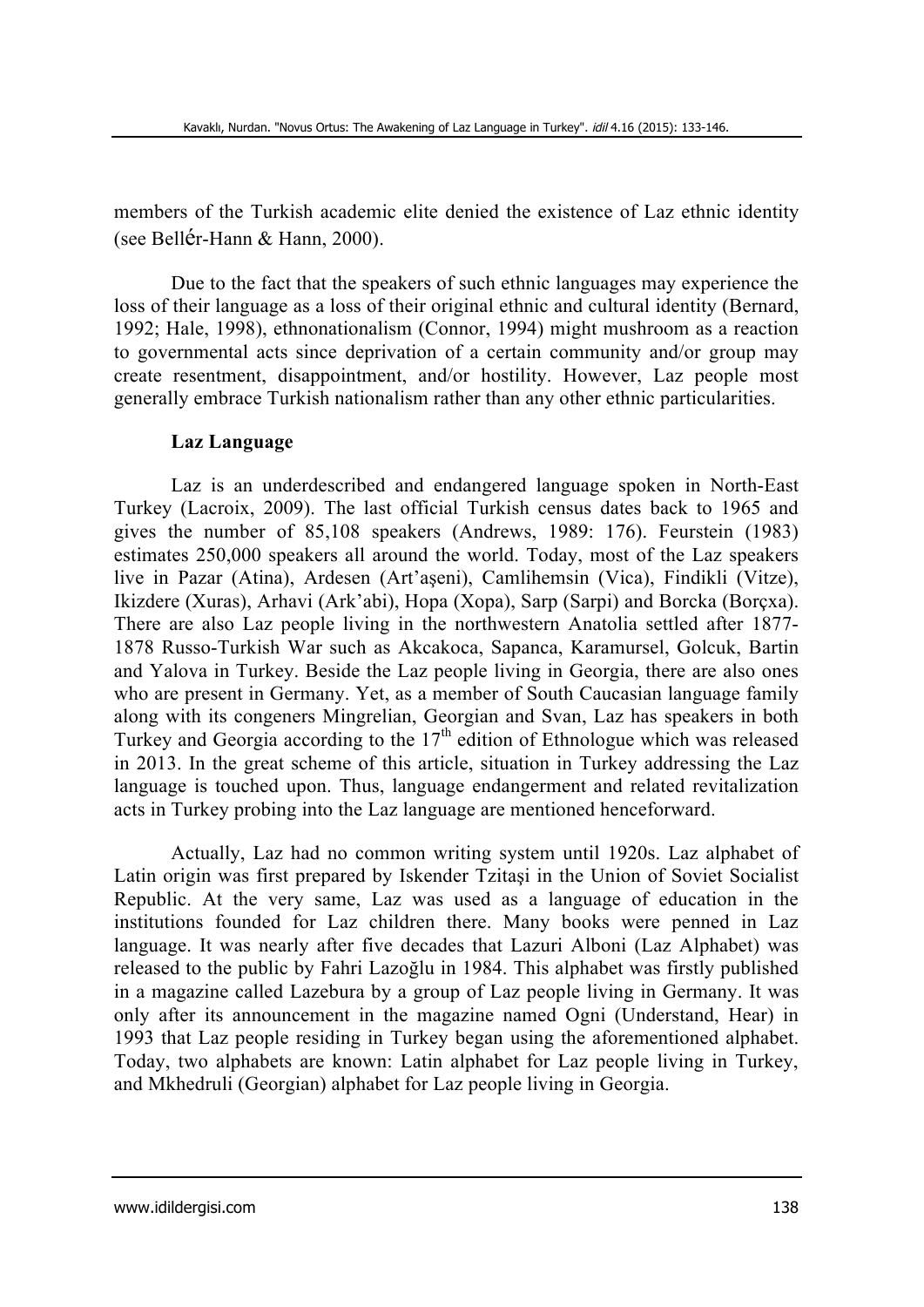Having no official status, Laz had no common written standards with a notable influence of Turkish on its vocabulary system. Not written, Laz was only spoken within the close family circle at earlier times. Therefore, all Laz are fully proficient in Turkish; the older generations (i.e. older than 40) are generally bilingual speakers, and among the younger generation, a rapid decrease in the number of competent speakers of Laz can be observed (Kutscher, 2008). On the other hand, the differences between the five major dialects (Xopuri, Vitzur-Ark'abuli, Çxaluri, Atinuri and Art'aşenuri) are minor though the level of mutual intelligibility is low. This also hardens communication in Laz. To cope with such conflicts in communication, Laz language in Turkey has had a writing system ever since an alphabet based on the Turkish language system was created by Lazoğlu and Feurstein (1984). Since then, this system has been used in most of publications in Laz language. A textbook named 'Nana-nena' (mother tongue) by making use of both Latin and Georgian alphabets was published in 1991. At the very same, the first Laz-Turkish dictionary, Didi Lazuri Nenapula, created by the great efforts of Bucaklişi and Uzunhasanoğlu (1999) was also released to the market.

It may seem true that all languages are not functionally equal just like the crayons of different colors in the same box. But all languages are equal in their rights to live and flourish. As stated by Skutnabb-Kangas (2012), the right to one's cultural life is as significant as the right to one's physical life. However, Laz people are forgetting their own language as younger generation fails to fully acquire the language. There are also semi-speakers who can understand and speak some but generally show tendency to apply for Turkish words instead.

#### **Laz Language Revitalization**

UNESCO's Constitution (i.e. Article No.1) also includes the maintenance and perpetuation of language diversity as a basic premise:

to contribute to peace and security by promoting collaboration among the nations through education, science and culture in order to further universal respect for justice, for the rule of law and for human rights and fundamental freedoms which are affirmed for the peoples of the world without distinction of race, sex, language, religion, by the Charter of the United Nations (UNESCO, 1982).

Based on this principle, UNESCO has developed programs aimed at promoting languages as instruments of education and culture, and as significant means through which to participate in national life (Aikawa, 2001: 13). With that in mind, language revitalization here is not a simple term in the narrow sense of reestablishing a language that no longer functions as an active language of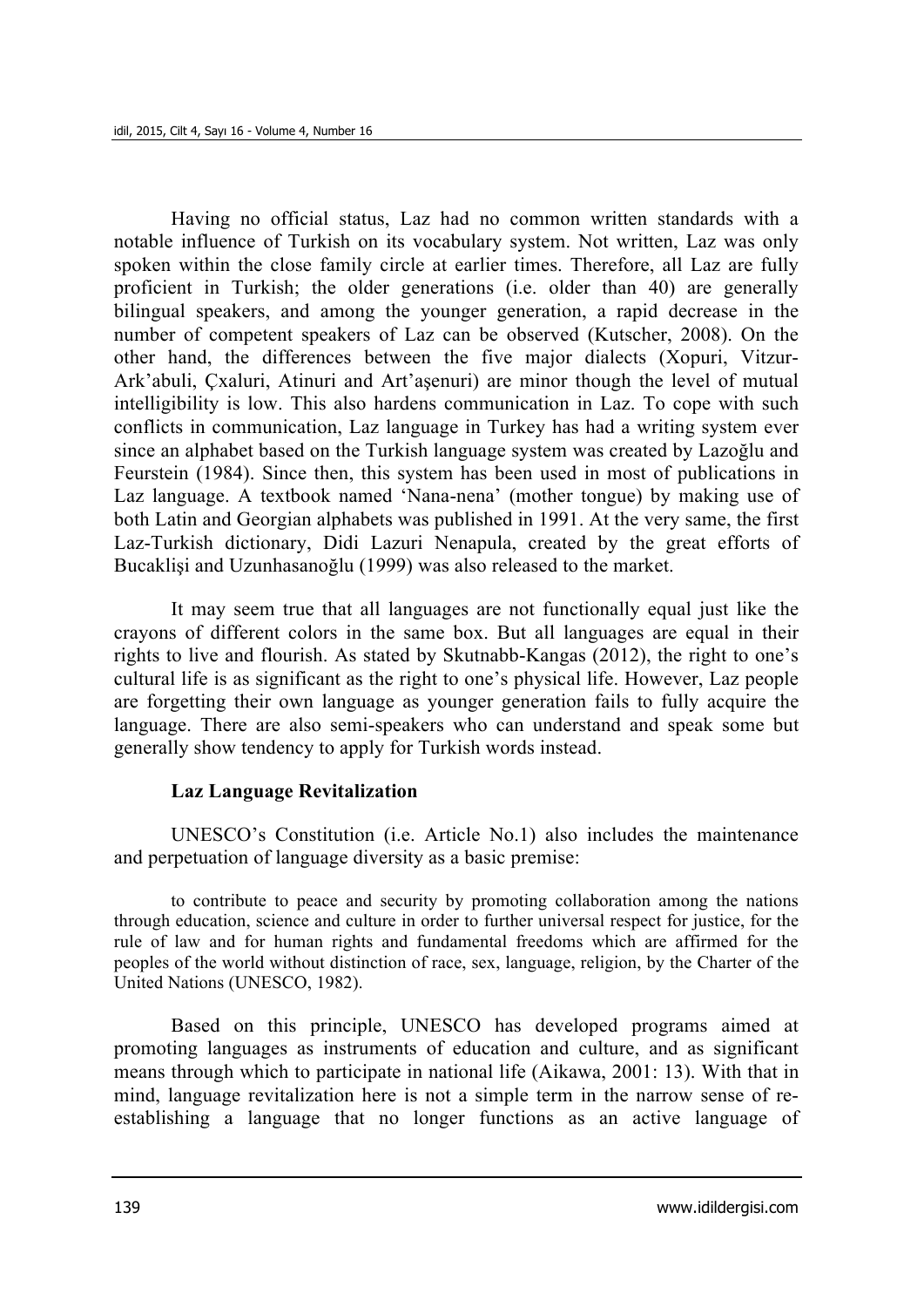communication, but in a broader sense of turning around the decline of language use in particular communities (Henderson, Rohloff & Henderson, 2014).

However, cultural impact of economic globalization challenges cultural and linguistic diversity on the one hand, and facilitates a global civil platform for the emergence of a transnational identity discourse over the nation state on the other (Sreekumar, 2014). Though there is an empty generalization on the premise that language diversity is just a hindrance for development, unfair reports on language endangerment around the world are correlated with the crisis of biological diversity (Hale et al., 1992; Crystal, 2000; Nettle & Romaine, 2000; Harmon & Jonathan, 2010; Whalen & Simons, 2012). Therefore, one should not be sacrificed for the other beneath the philosophy of development with diversity.

Though most languages in the world have no official status (Nettle  $\&$ Romaine, 2000: 31), gaining governmental recognition is surely beneficial for minority languages which is accepted as a sign of prestige. However, the situation in Turkey is relatively complicated. In such a way, minority languages associate themselves at the same level (at least theoretically) with the majority or official language. The fact that Turkish is the official language spoken in Turkey for many reasons as mentioned may also lessen the perceived importance of maintaining other minority languages. Nevertheless, the European Union accession process initiated such an environment that multicultural recognition of ethnic differences is essential. It is also better late than ever that Turkish government has recently taken some legal precautions against language endangerment and revitalize them through ministerial acts. Since in today's world, languages are accepted as a token for both cultural and linguistic diversity; not a key used for rationalizing dissidence. In this sense, for language revitalization, minority groups see education often as a safeguarding force for the revival or the development of their languages as the state usually promotes national cohesion through strong propagation of the standard majority language for general use, often at the expense of minority languages, which has an important eroding effect on minority languages (Gorter, Zenotz & Cenoz, 2014).

Relatedly, schools are of great importance as they are the arteries of development. Accordingly, the Turkish government legalized elective language courses by catering secondary graders of public schools with some ethnic languages in 2012 for the first time in its history. The languages are being taught as a part of an elective course named 'Living Languages and Dialects' which is applied two hours per week. Until 2013, there has been no approved curriculum for Laz language courses at schools, though. Eventually, a very recent curriculum for the  $5<sup>th</sup>$  grades was approved last year by Ministry of National Education.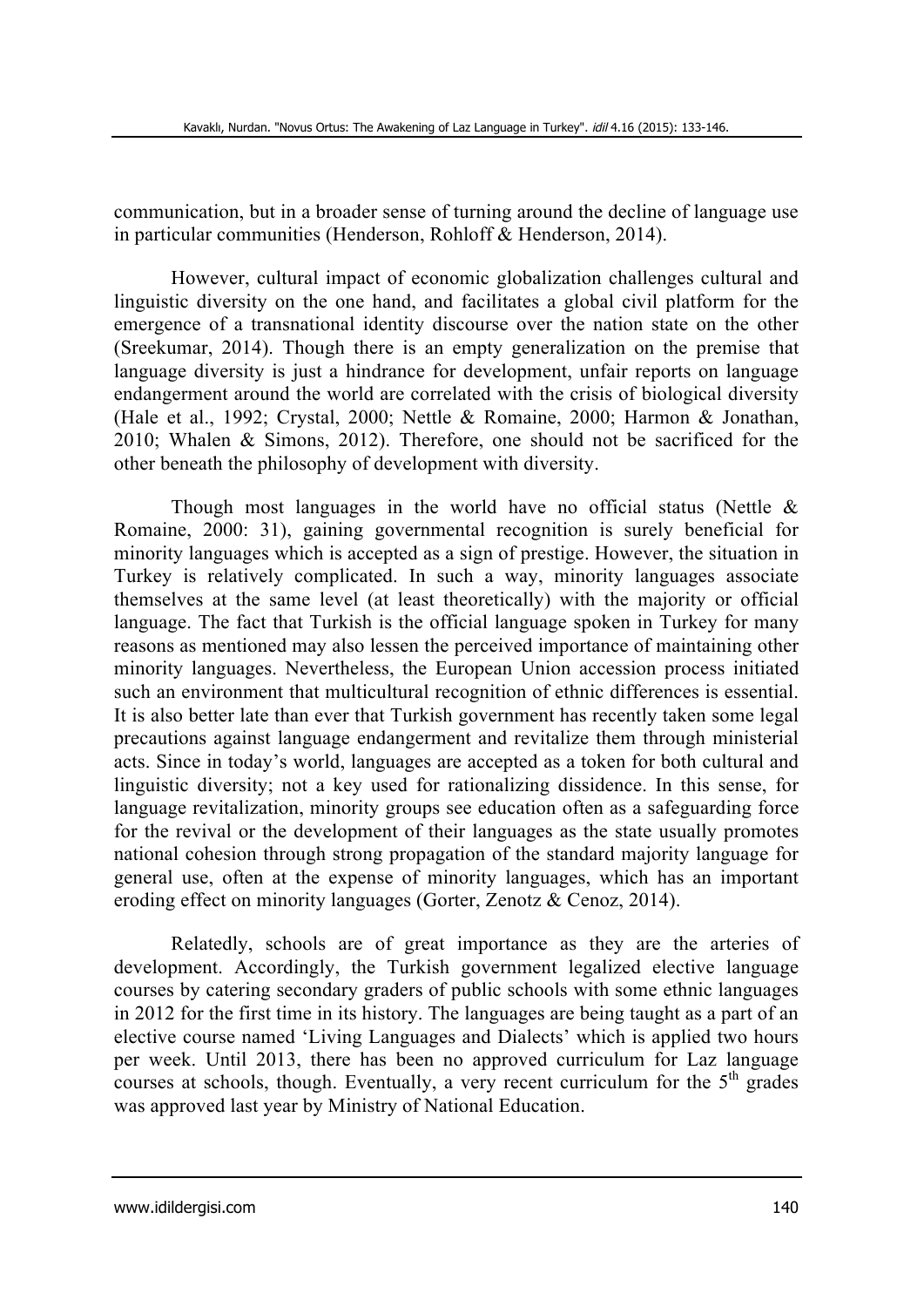Linguistic diversity gives us unique perspectives into the mind because it reveals the many creative ways in which humans organize and categorize their experience (Nettle & Romaine, 2000: 11). The fewer languages in existence (or the less documentation there is), the less diversity there is with which to work, and the less we can learn about a language. That is why endangered languages are also the storehouses of information that is valuable not only to linguists but to other academics, as well. However, no academic research was conducted on Laz people and language until 2000. Herein, the first academic thesis on the Laz language, and the first Laz grammar book were penned at Bogazici University in Turkey, which was also the first to offer and open first elective Laz language courses at an academic level in 2011. To add more, Lazuri Nenaçkina (Laz Language Grammar) written by Yilmaz Avci in 2002 is the first grammar book that defines Laz language in a structural way. At the very same, 'Pazar Laz' (Ozturk & Pochtrager, 2011) is another book written upon the grammar of Laz language but on a dialectical distinction. Beside the educational changes at a formal level, there are some other steps pampering non-formal education. Certain cultural and solidarity organizations or associations are established. The Sima Foundation for people from East Black Sea region, Lazebura, GOLA Culture, Art and Ecology NGO, Laz Cultural Association and Laz Institute are amidst them. The common purpose of these activities has been stated as the preservation and promotion of the Laz culture and language. In this sense, Lazuri Visinapamt (We are speaking Laz) courses are opened. Additionally, online courses on Laz language provided through websites for open education are offered. Although Krauss (1992) defines television as cultural nerve gas because it streams the majority or the official language and culture into the homes of everyone from different ethnic backgrounds, and accelerates the rate of abandoning as people begin to leave their own languages and cultures, television and/or radio can also be functional in enhancing the prestige of a language. For instance, Gelisim TV (a television channel of local level) in Turkey began broadcasting in Laz language soon after the legislation approved by the Turkish government in 2013, permitting the use of ethnic languages in broadcasting.

On the other hand, Debenport (2009) reports that writing down a language will make it available to those who should not have access to the language through television, radio, internet or other mass media tools. In this sense, publishing realm comes to life for Laz language. The Lazika Publishing Collective has printed 35 bilingual (Turkish-Laz books) since its founding in 2010. For instance, Antoine de Saint-Exupery's book, "The Little Prince," was known to be the first world classic to be formally translated into Laz. The Laz Culture Publishing is paving the way towards the accessibility of sources written in Laz language, as well. Alongside the books published in Laz language, there are also some other written documents which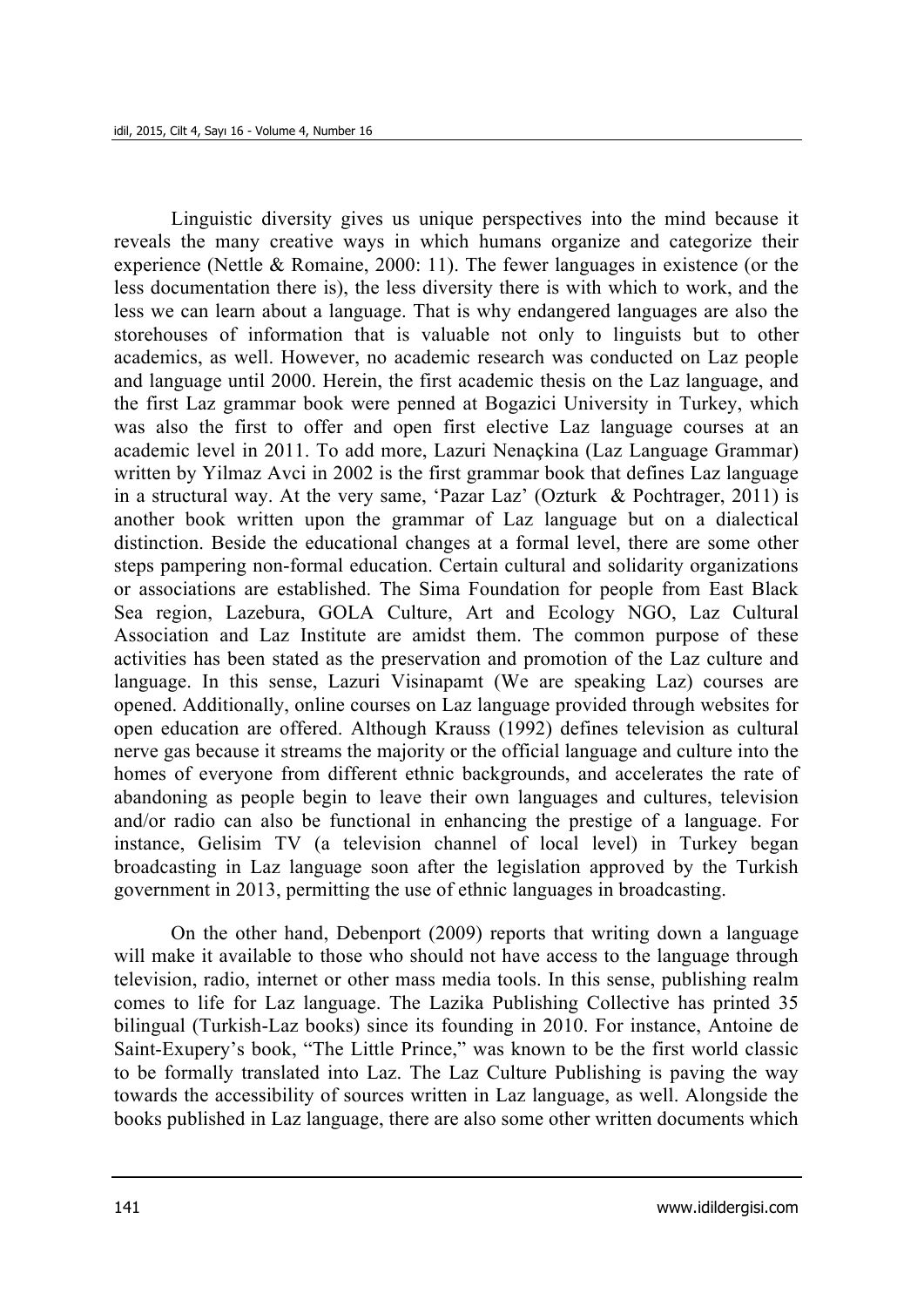are now available for the public weal. On that note, the banishment of Ogni, the first magazine published in Laz language, paves the way for others like Mjora (Sun) and Skani Nena (Your Language, Your Voice) with two issues each. Followed by these, the same tradition was carried on by the Lazika Publishing Collective with the release of a new magazine named Tanura (Luminary) in 2011. In addition to all these put forward, Turkey's first Laz newspaper Agani Murutsxi (New Star) was launched at bimonthly intervals in 2013 in order to take the Laz language from villages to the cities. Most recently, an academic journal named as Lazoba-Lazoloji Araştırmaları Dergisi (Lazoba-Journal of Lazology Studies) has been announced to be published very soon. It is planned to publish scientific studies on Laz language, culture, geography, history and related subject areas once every six months.

Leonard (2008: 23) refers to some languages as "sleeping languages," meaning "those that are not currently known but that are documented, claimed as part of one's heritage, and thus may be used again." A sleeping language –then- can be awakened if some part of the population relearns the language from documentation and/or preservation. Relatedly, music can be used as a transmitter of cultural tradition, history and language itself. In this sense, founded in 1990s, a Laz rock band Zugasi Berepe (Children of the Sea) functions as another milestone. Today, many songs in Laz (e.g. Didou Nana by Kazim Koyuncu) are known even by non-Laz speakers living in Turkey.

#### **Conclusion**

Around the world, each community has its own way of dealing with endangered languages in order to keep them alive through various revitalization efforts. Revitalization of Laz language in Turkey is attempted through many different methods, including in schools (elective language courses for now), other classes (online education or courses provided by NGOs for both adults and children), publishing books of world classic status or newspapers in Laz language, using music as a medium of transferring heritage language to the next generation and making other people be aware of their unique identities, holding festivals at international level to raise worldwide awareness by means of either NGOs or through the agency of government itself, organizing seminars, workshops, if possible, webinars on Laz language in order to draw academia's attention to the issue and the like. By that way, as a response to grassroots activism and increased awareness of endangered languages, language maintenance through documentation helps communities to preserve their languages.

On the other hand, there is another variable that is to be taken into consideration which simply defines the perception or reaction of the families. In this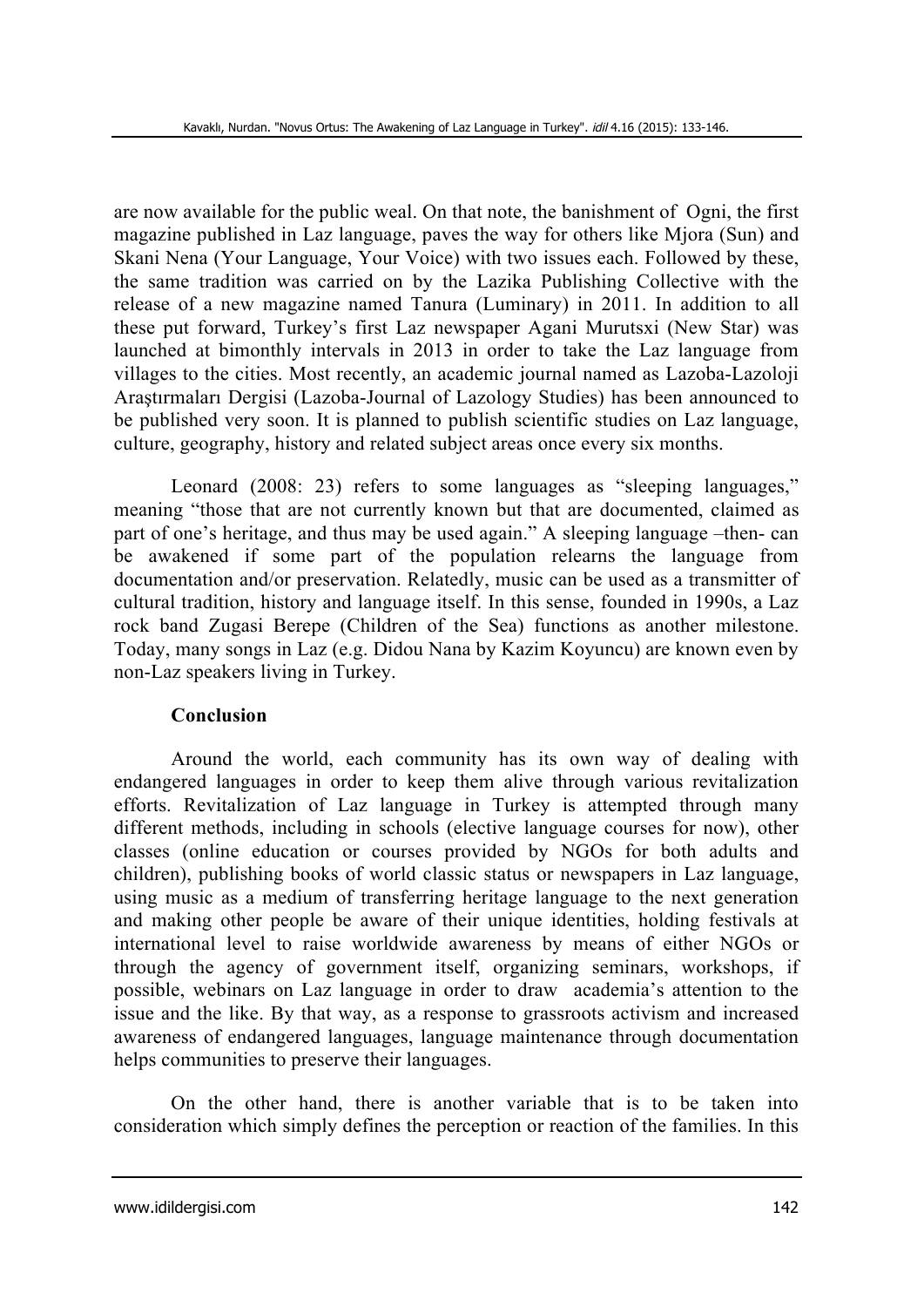respect, three types of position regarding the current situation of Laz language in Turkey can be defined: the people who reject any revitalization step with the Turkish nationalist perspective claiming that it would be prejudicial to the embodiment of Turkish state, the people who support all by cautiously laying great emphasis on their difference from Kurds, another ethnic community which outnumbers Laz, and the rest who support again all but by showing solidarity with Kurds and other similar ethnic groups. As the first two groups forms a considerably high majority, special attention is to be paid while struggling for reforms to overcome any bursting side effect. Since, of course, culturally speaking, 'a language that is no longer regularly spoken may yet have a role to play in the maintenance of group boundaries' (Edwards, 2010: 6).

However, some serious setbacks for such a renewal are to blossom as a response. First, there is not enough number of academicians to work on this issue. Additionally, there is a limited number of teachers of Laz language. In actual sense, there is not any Laz language teacher in Turkey due to the fact that there is no division of or department for Laz language –either at linguistic or at pedagogical level- at universities. For that reason, teachers are selected by parents through local endeavors. For instance, last year, again limited but sufficient demand by students and individual efforts of their parents were embedded in cooperation and coordination to find a teacher for two secondary schools to teach Laz language as an elective course. That is why Laz activists, NGOs and such platforms now try to encourage people, especially parents who are lack of genuine enthusiasm of supporting their children to take such an elective course underlining the fact that Laz language is on the brink of death. Actually, raising awareness about language loss will only be successful when meaningful and contemporary roles for minority languages can be established within a community by the efforts of individuals, academicians and other small groups together with the national- and governmentallevel legacies developed. In this sense, language assessment and planning, reconstructing language materials, involving adults into the learning environment, enhancing cultural practice to encourage the use of endangered languages both at home and in public, developing intensive language programs (if possible, promoting the integration of endangered language as the language of instruction in these programs), expanding the use of endangered language by means of government, media, local commerce and so on should be on the 'to do list' from now on.

In brief, not only people of Laz origin but also the other community members living in Turkey are increasingly being aware of the presence of distinct ethnic origins, language and culture through aforementioned revitalization movements. It also confronts with the ism that Turkey is at the bottom of the ladder in giving rights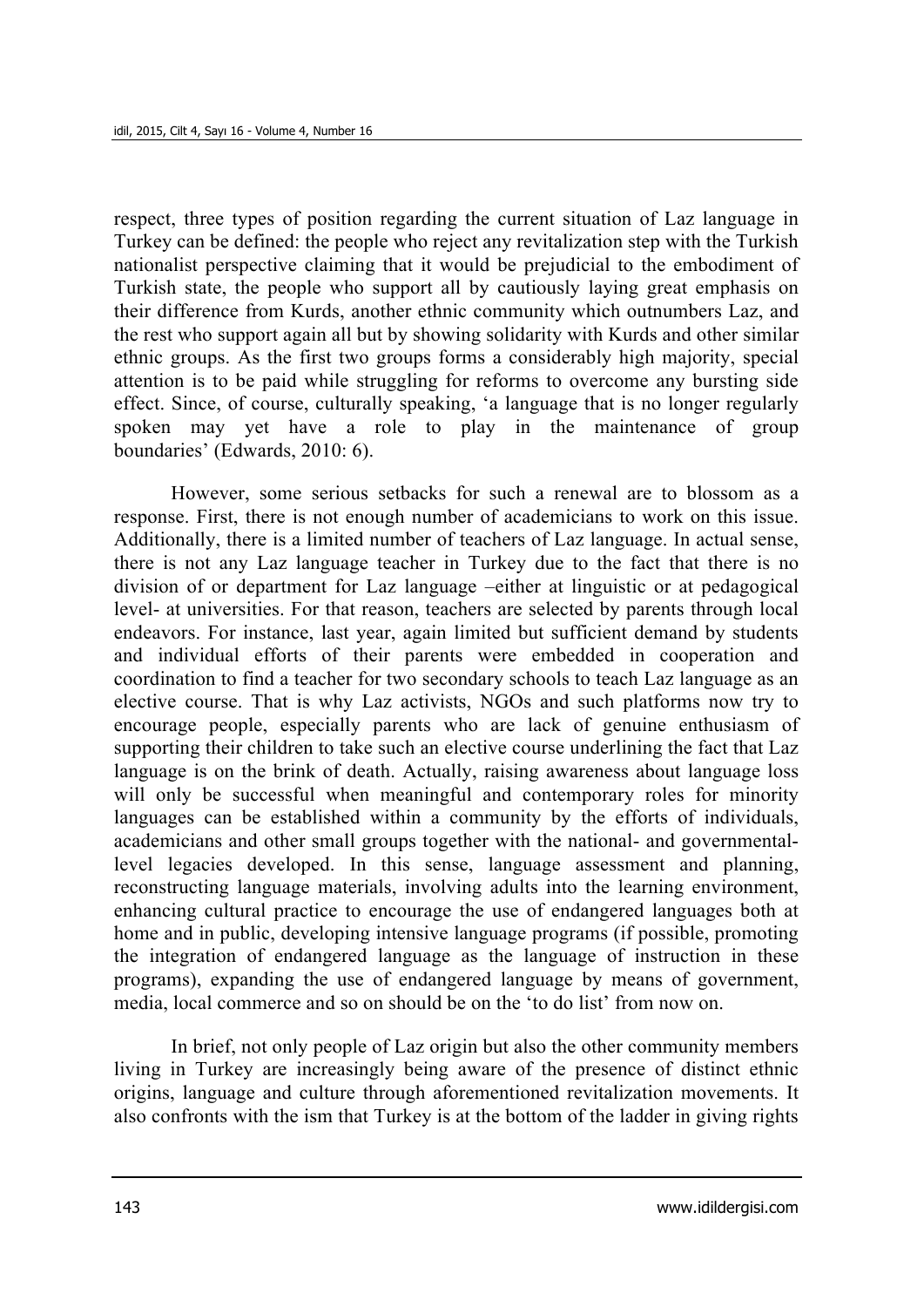to minority languages so that minority language communities do not longer stampede from using and handing down their native languages to the next generations. Such a touchy and delicate matter should be treated with caution as there is 'human' under the skin.

#### **Bibliography**

- Aikawa, N. (2001). UNESCO's Programme on Languages. Conference Handbook on Endangered Languages of the Pacific Rim (pp. 13-24). Osaka: Endangered Languages of the Pacific Rim Project.
- Andrews, P. A., & Benninghaus, R. (1989). Ethnic Groups in the Republic of Turkey. Wiesbaden: Reichert.
- Annamalai, E. (2014). Death by other means: Neo-vernacularization of South Asian languages. In H. C. Cardoso (Ed.), Language Endangerment and Preservation in South Asia. (pp 3-18). Honolulu: University of Hawaii Press.
- Bernard, H. R. (1992). Preserving Language Diversity: Computers Can Be a Tool for Making the Survival of Languages Possible. Cultural Survival Quarterly. 15-18.
- Bucaklişi, I. A., & Uzunhasanoğlu, H. (1999). Lazuri-Turkuli Nenapuna. [Laz-Turkish Dictionary]. Istanbul: Akyüz Yayıncılık.
- Cagaptay, S. (2006). Islam, Secularism and Nationalism in Modern Turkey: Who is a Turk? London: Routledge.
- Connor, W. (1994). Ethnonationalism: The Quest for Understanding. Princeton: Princeton University Press.

Davis, J. L. (in press). Intersections of Religion and Language Revitalization: On Overview. Forthcoming chapter In S. Brunn (Ed.), The changing world religion map. NewYork: Springer. Retrieved from https://linguistics.as.uky.edu/sites/default/files/Davis.Intersections%20of%20religion %20%26%20lang%20revitalization.pdf.

Debenport, E. (2009). Intellectual Property Rights and Emergent Literacy: Innovations and Implications for Communities and Scholars. Conference abstract for International Conference on Language Documentation and Conservation, held in university of Hawaii at Manoa, 12-14 March 2009.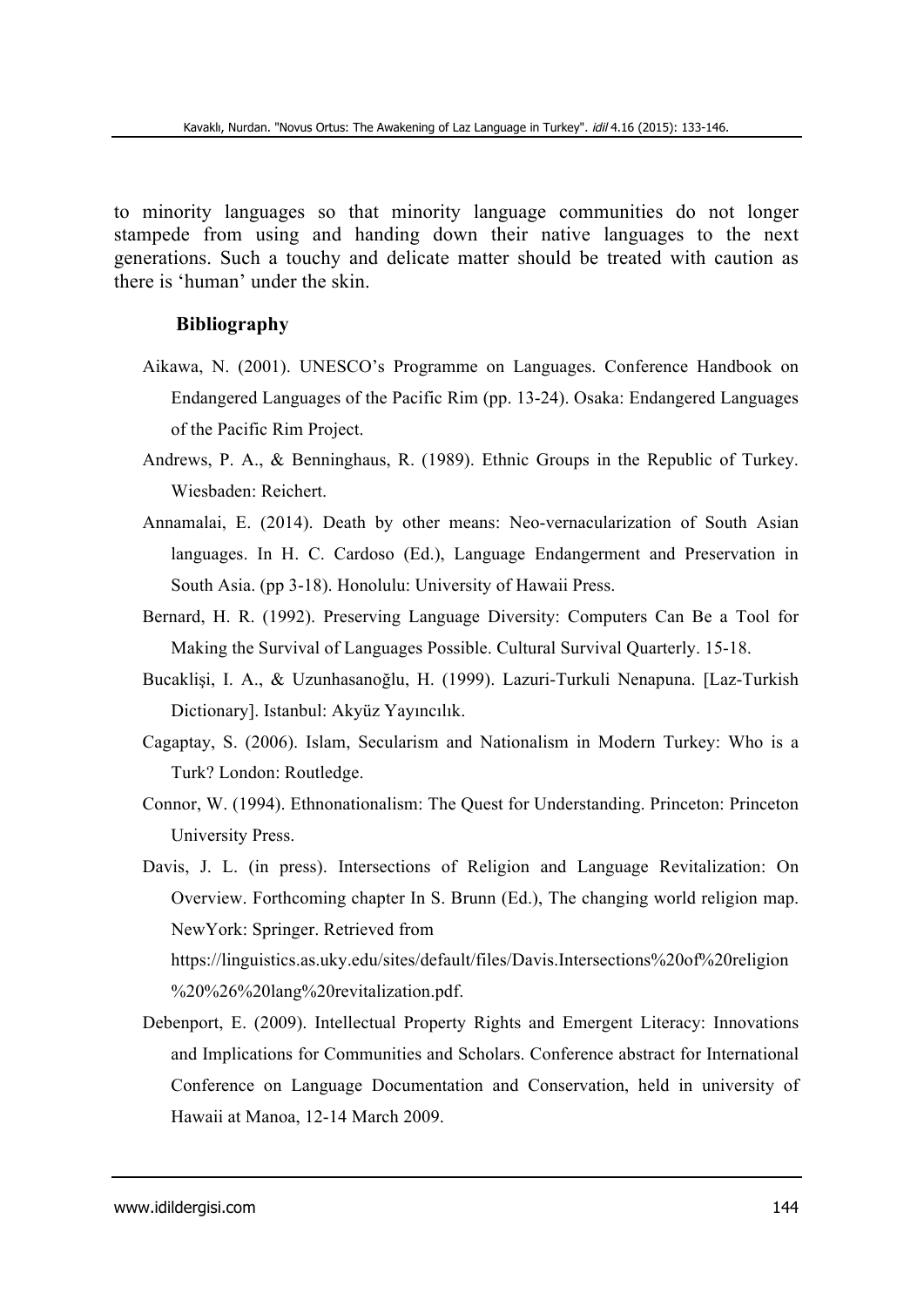Edwards, J. (2010). Minority languages and group identity. Amsterdam: John Benjamins.

Feurstein, W. (1983). Untersuchungen zur materiellen Kultur der Lazen. (Unpublished MA Thesis). Freiburg University.

- Gorter, D., Zenotz, V., & Cenoz, J. (2014). Minority Languages and Multilingual Education: Bridging the local and the Global. Educational Linguistics, 18, 1-9.
- Hale, K., Krauss, M., Watahomigie, L.J., Yamamoto, A.Y., Craig, C., Jeanne, L. V. M., & England, N.C. (1992). Endangered Languages, Language 68(1), 1-42.
- Hale, K. (1998). On endangered languages and the importance of linguistic diversity. In L. A. Grenoble, & L. J. Whaley (Eds.), Endangered Languages, Language Loss and Community Response (pp. 192-216). Cambridge: Cambridge University Press.
- Harmon, D., & Jonathan L. (2010). The index of linguistic diversity: A new quantitative measure of trends in the status of the World's languages. Language Documentation and Conservation, 4, 97-151.
- Harrison, K. D. (2007). When languages die: The extinction of the world's languages and the erosion of human knowledge. New York: Oxford University Press.
- Henderson, B., Rohloff, P., & Henderson, R. (2014). More than words: Towards a development-based approach to language revitalization. Language Documentation and Conservation. 8, 75-91.
- Hoffman, M. (2009). Endangered Languages, Linguistics, and Culture: Researching and Reviving the Unami Language of the Lenape. (BA Thesis). Retrieved from http://www.swarthmore.edu/SocSci/Linguistics/Theses09/HoffmannThesis.pdf.

Krauss, M. (1992). The world's languages in crisis. Language, 68(4), 4-10.

- Kutscher, S. (2008). The language of the Laz in Turkey: Contact-induced changer or gradual language loss? Turkic Languages, 12, 82-102.
- Lacroix, R. (2009). Laz relative clauses in a typological and areal perspective. In P. K. Austin, O. Bond, M. Charette, D. Nathan, & P. Sells (Eds.), Proceedings of Conference on Language Documentation and Linguistic Theory 2. London: SOAS.
- Lazoğlu, F., & Wolfgang, F. (1984). Lazuri alfabe. [Laz Alphabet]. Entwurf eines lazischen Alphabetes. Parpali 1. Lazuri Carelepe. Laz Dili ve Kültürü Yayınları. Freiburg i. Br.: Privately printed.